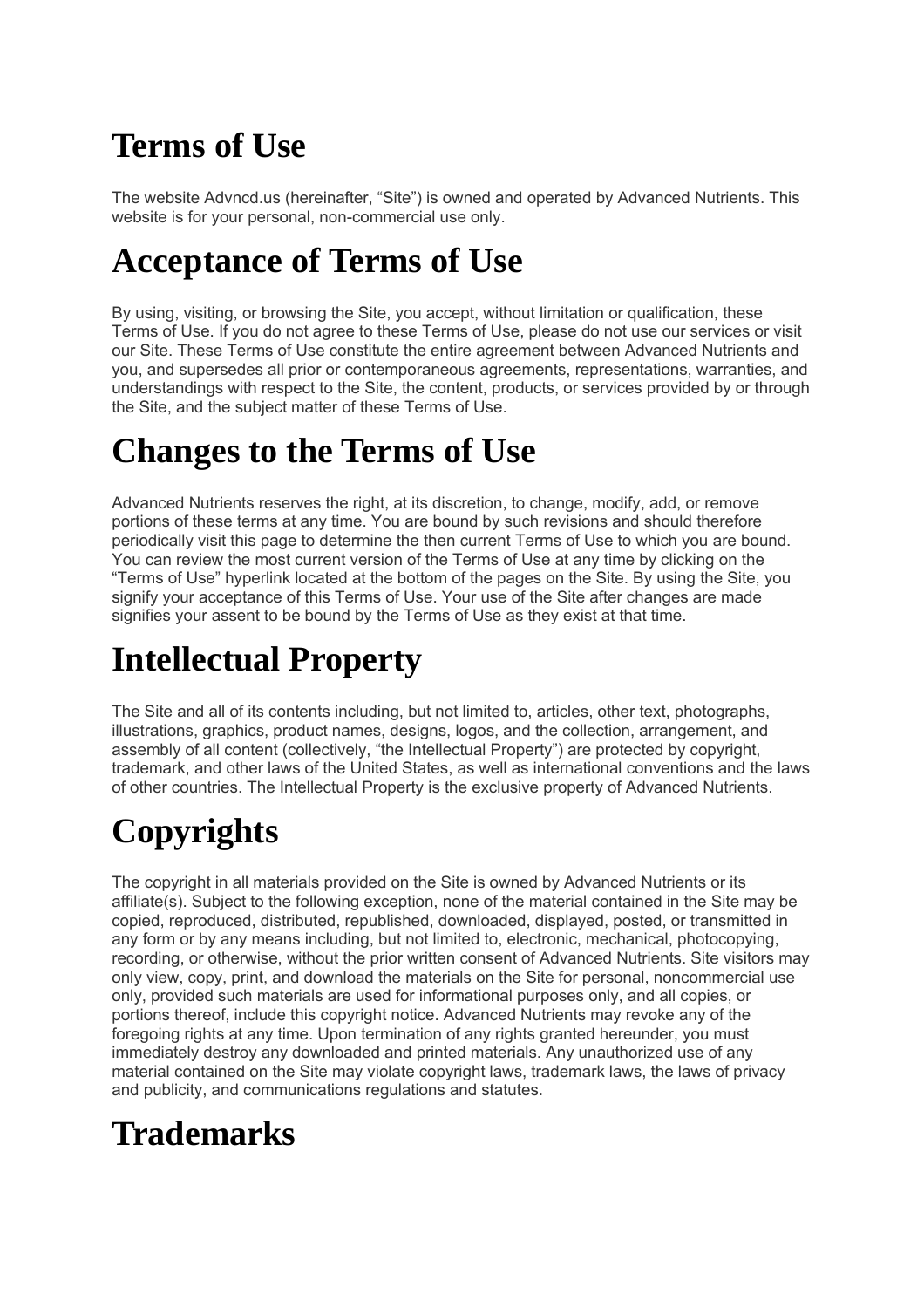The trademarks, service marks and logos ("Trademarks") used and displayed on the Site are either registered or unregistered Trademarks of Advanced Nutrients or its affiliate(s) or used under license. Nothing on the Site shall be construed as granting, by implication, estoppel, or otherwise any license or right to use any Trademark displayed on the Site without the prior written consent of the Trademark owner. The name Advanced Nutrients or any of the Trademarks may not be used in any way including in any advertising or publicity pertaining to distribution of materials on the Site without the prior written consent of Advanced Nutrients. Advanced Nutrients prohibits use of its name or any Advanced Nutrients logo and Trademarks as a "hot" link to any non-Advanced Nutrients Site, unless establishment of such link is approved in advance by Advanced Nutrients in writing.

Your use of the Site does not provide you with ownership rights to any Intellectual Property viewed through the Site nor does it waive any of Advanced Nutrients' rights in such information and materials. Advanced Nutrients will aggressively enforce its intellectual property rights to the fullest extent of the law.

### **Limited Right to Use**

The viewing, printing or downloading of any content, graphic, form, or document from the Site grants you only a limited, non-exclusive license for use solely by you for your own personal, noncommercial use. You may not modify, copy, distribute, transmit, display, perform, reproduce, publish, license, create derivative works from, transfer, or offer for sale any information contained on, or obtained from, the Site. Illegal and/or unauthorized uses of the Site, including collecting usernames and/or email addresses of members by electronic or other means for the purpose of sending unsolicited commercial email; using any information retrieval system, whether electronic or through other means, to reproduce any of the content of the Site other than for your personal use; and unauthorized framing or linking to the Site will be investigated and appropriate legal action will be taken, including civil, criminal, and injunctive redress.

### **Site User Conduct**

You must be 18 years of age or older to access our Site. As a user of the Site, you agree that in connection with your use of the Site and the content you will not:

- Upload, post, e-mail, or otherwise transmit any content that is unlawful, harmful, threatening, abusive, harassing, tortuous, defamatory, vulgar, obscene, pornographic, libelous, invasive of anyone's privacy, hateful, or racially, ethnically, or otherwise objectionable;
- Conduct yourself in an inappropriate, offensive, indecent, or vulgar manner while using our service or Site;
- Use the Site for any unlawful purpose;
- Upload, post, e-mail, or otherwise transmit any content that you do not have a right to transmit under any law or under contractual or fiduciary relationships (such as inside information, proprietary, and confidential information learned or disclosed as part of employment relationships or under non-disclosure agreements);
- Upload, post, e-mail, or otherwise transmit any content that infringes any patent, trademark, trade secret, copyright, or other intellectual property right of any party;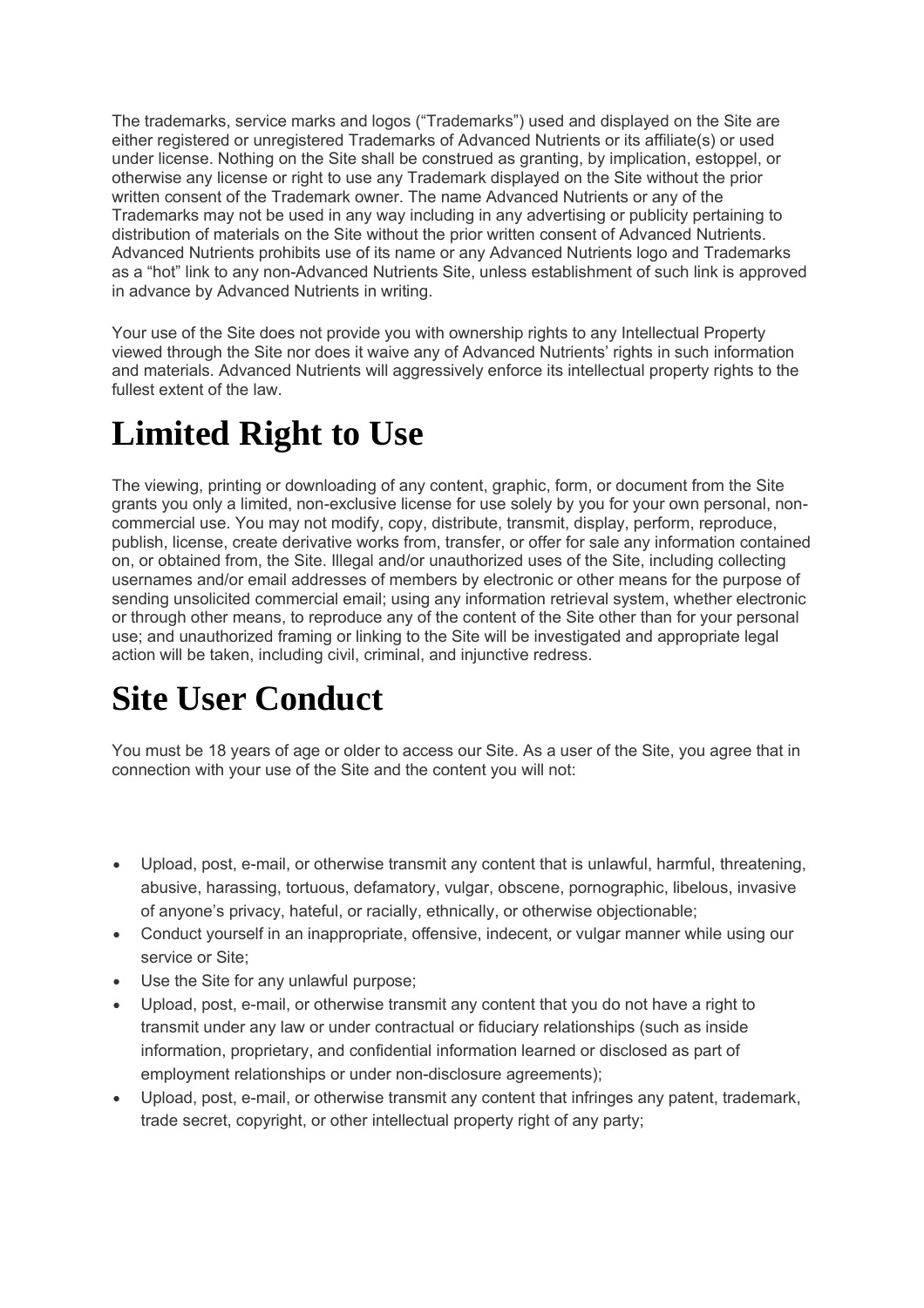- Upload, post, e-mail, or otherwise transmit any unsolicited or unauthorized advertising, promotional materials, "junk mail," "spam," "chain letters," "pyramid schemes," or any other form of solicitation;
- Upload, post, e-mail, or otherwise transmit any material that contains software viruses or any other computer code, files, or programs designed to interrupt, destroy, or limit the functionality of any computer software or hardware or telecommunications equipment;
- Interfere with or disrupt the Site, the services, the content or servers or networks connected to the Site, the services or the content, or disobey any requirements, procedures, policies, or regulations of networks connected to the Site, the services, and/or the content, the terms of which are incorporated herein;
- Intentionally or unintentionally violate any applicable local, state, national, or international law.

## **Termination**

Advanced Nutrients reserves the right to terminate your access to the Site or any of its services if it determines that you do not comply with these Terms of Use; provide false, inaccurate, or incomplete information during our registration process; engage in any conduct that would otherwise harm any of Advanced Nutrients' rights or interests in its Site, services, or other property; or for any or no reason whatsoever without prior notice to you. Upon termination, you must cease use of the Advanced Nutrients Site and destroy all materials obtained from such site and all copies thereof, whether made under the terms of these Terms of Use or otherwise.

# **User Submissions**

Advanced Nutrients or any of its affiliates is free to use, without limitation, any comments, information, suggestions, messages, ideas, concepts, reviews, or techniques contained in any communication you may send to the Site without any compensation, acknowledgement, or payment to you for any purpose whatsoever including, but not limited to, manufacturing, developing, marketing, and selling products and services, and creating, modifying or improving the Site or other web sites. Furthermore, by posting any information on our Site, you grant us a nonexclusive, royalty-free, worldwide, perpetual license to display, use, reproduce, or modify that information.

#### **Disclaimer of Warranty**

The materials contained on the site are provided "as is" and without warranties of any kind either express or implied. To the fullest extent permissible pursuant to applicable law, we disclaim all warranties, express or implied, including, but not limited to, implied warranties of merchantability, or other violations of rights. We assume no liability or responsibility for any errors or omissions in the content of the site, that defects will be corrected, or that any advanced nutrients site or the servers that make such materials available are free of viruses or other harmful components; any failures, delays, malfunctions, or interruptions in the delivery of any content contained on the site; any losses or damages arising from the use of the content provided on the sites; or any conduct by users of the site, either online or offline.

# **Limitation of Liability**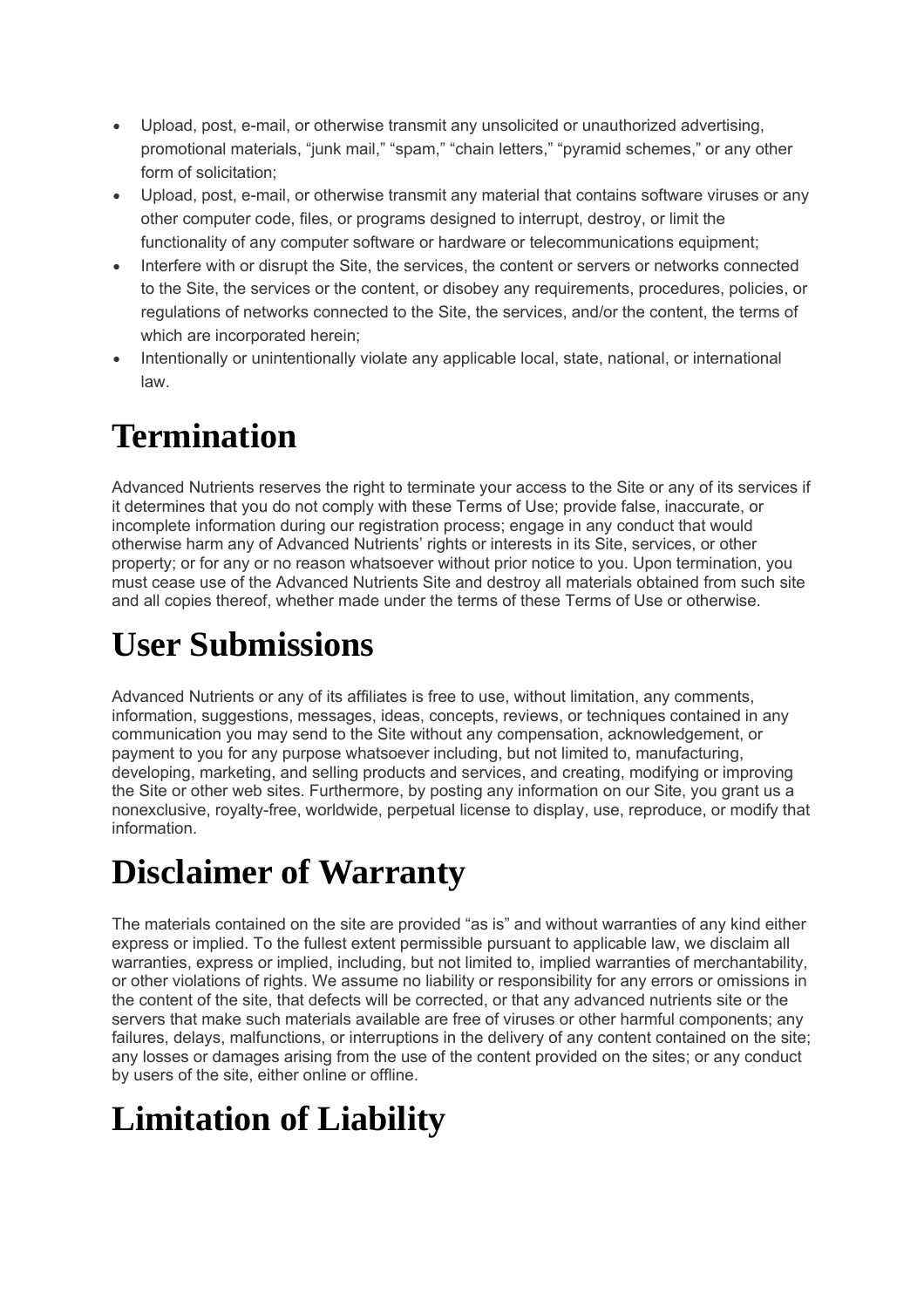Under no circumstances, including, but not limited to, negligence, shall advanced nutrients, its officers, directors, employees, or agents be liable (jointly or severally) for any direct, indirect, special, incidental or consequential damages of any kind, including, but not limited to, loss of use, data, or profit, on any theory of liability, arising out of or in connection with the use or the inability to use the materials on the site, even if advanced nutrients or any advanced nutrients representative has been advised of the possibility of such damages. Some states do not allow the exclusion or limitation of incidental or consequential damages so the above limitation or exclusion may not apply to you. if any applicable authority holds any portion of this section to be unenforceable, then liability will be limited to the fullest extent permitted by applicable law.

## **Links**

The Site may provide links to other World Wide Web sites or resources. Advanced Nutrients has not reviewed these sites and is not responsible for the accuracy, content, privacy policies or availability of information found on sites that link to or from any Advanced Nutrients Site. We cannot ensure that you will be satisfied with any products or services that you purchase from a third-party site that links to or from any Advanced Nutrients Sites or third-party content on our sites. We do not endorse any of the merchandise, nor have we taken any steps to confirm the accuracy or reliability of any of the information contained in such third-party sites or content. We do not make any representations or warranties as to the security of any information (including, without limitation, credit card and other personal information) you might be requested to give any third party, and you hereby irrevocably waive any claim against Advanced Nutrients with respect to such sites and third-party content. We strongly encourage you to make whatever investigation you feel necessary or appropriate before proceeding with any online or offline transaction with any of these third parties. Neither Advanced Nutrients nor its affiliates, employees, directors, officers, or agents shall be liable for any damages, including but not limited to direct, indirect, incidental, consequential, or punitive damages arising out of your use of third-party material or third-party sites that are linked to this Site. No link to the Site may be framed to the extent that such frame contains any sponsorship, advertising, or other commercial text or graphics. All links to the Site must be to Advncd.us. Deep linking to internal pages of this Site is expressly prohibited without prior written consent from Advanced Nutrients.

# **Indemnity**

You agree to defend, indemnify, and hold harmless Advanced Nutrients, its officers, directors, employees, and agents, from and against any claims, actions, or demands, including, but not limited to, reasonable legal and accounting fees, alleging or resulting from your use of the Site or your breach of these Terms of Use. Advanced Nutrients shall provide notice to you promptly of any such claim, suit, or proceeding and shall assist you, at your expense, in defending any such claim, suit, or proceeding.

## **Choice of Law**

You agree that any issue or dispute arising out of or in connection with your use of our Site, intellectual property, the Terms of Use, or any matter concerning Advanced Nutrients shall be governed by the laws of the United States and Canada. If any provision of the Terms of Use is found to be invalid by any court having competent jurisdiction, the invalidity of such provision shall not affect the validity of the remaining provisions of the Terms of Use, which shall remain in full force and effect.

By using the Site, you agree to comply with all applicable laws and regulations of the United States and Canada. The material provided on the Site is protected by law including, but not limited to, United States copyright and trademark law and international treaties. Advanced Nutrients makes no representation that materials contained in the Site are appropriate or